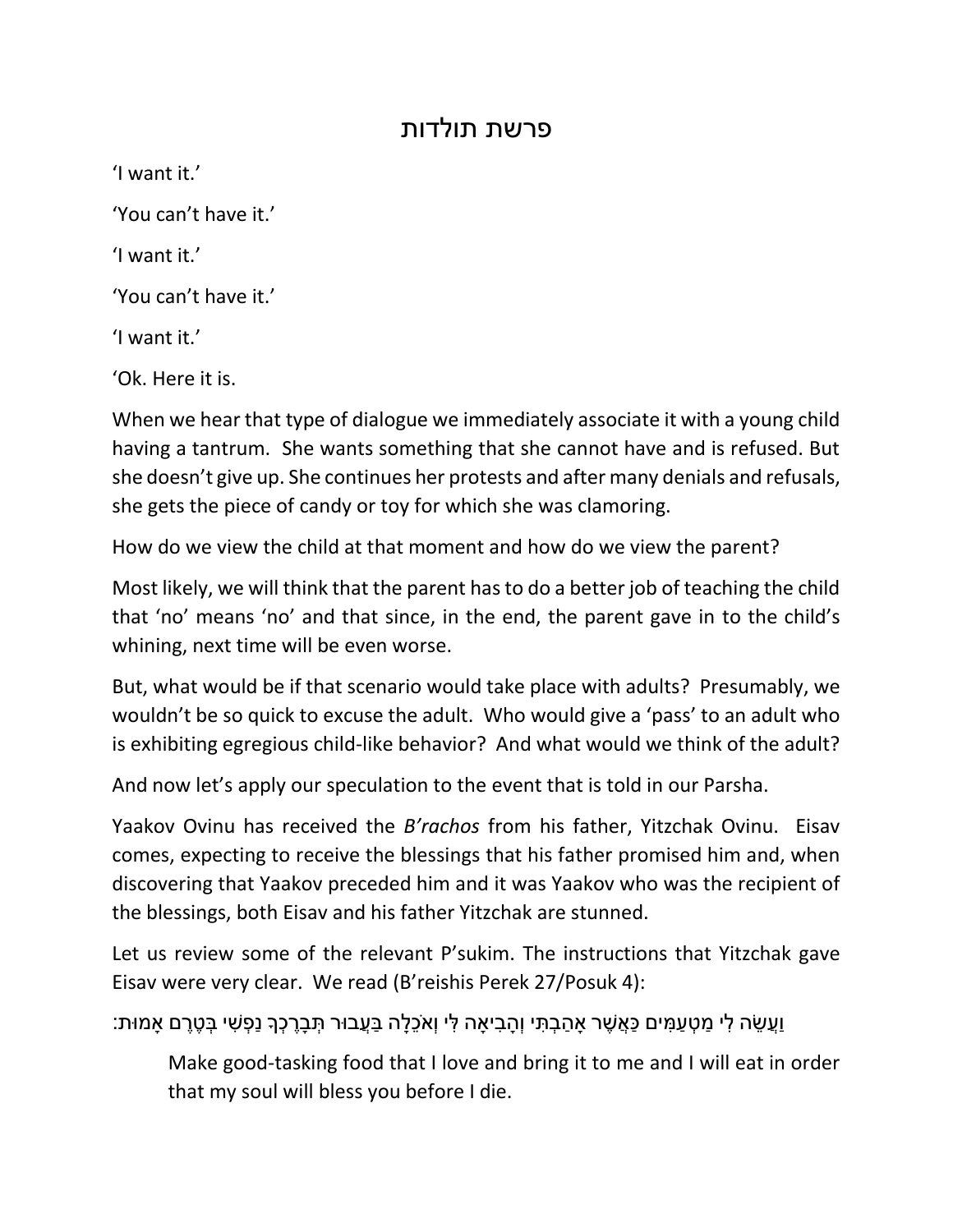Rivka I'meinu learns of Yitzchak's plans and she tells Yaakov (ibid. P'sukim 9-10):

ָלְךָ נָא אֶל הצֹאן וְקח לי משם שָׁנִי גָּדִיי עזים טֹבים וְאֶעֱשֶׂה אֹתַם מַטְעמִים לְאביךָ כַּאֲשֶׁר ָאהֵב: וְהֵבֵאתָ לְאָבִיךָ וְאָכָל בַּעֲבֻר אֲשֶׁר יְבָרֶכְךָ לְפְנֵי מוֹתוֹ

Go please to the sheep and take for me from there two good goat kids and I will make them tasty foods for your father like he loves. You will bring them to your father and he will eat in order that he will bless you before his death.

Yaakov follows his mother's direction and we read (ibid. P'sukim 18-19):

וַיַּבֹא אֶל אבִיו וַיֹּאמֶר אבִי וַיֹּאמֶר הִנֶּנִּי מִי אַתַּה בְּנִי: וַיֹּאמֶר יַעֲקֹב אֶל אבִיו אנֹכִי עֵשַׂו ָּבְֿיָרָךָ עָשִׂיתִי כַּאֲשֶׁר דְּבַּרְתָּ אֵלָי קוּם נָא שְׁבָה וְאַכְלָה מְצֵידִי בַּעֲבוּר תְּבָרֲכַנִּי נַפְשֵׁךְ:

Yaakov came to his father and he said, 'My father' and Yitzchak said, 'I am here – who are you my son?' Yaakov said to his father, 'I am Eisav your firstborn, I have done that which you spoke to me; please arise and sit and eat from my hunting in order that your soul will bless me.'

Yaakov receives the blessings as the Torah writes and then we read (ibid. P'sukim 30-32):

וַיְהִי כַּאֲשֶׁר כָּלַּה יִצְחָק לְבָרֵךְ אֶת יַעֲקֹב וַיְהִי אַךְ יַצֹא יַצֵא יַעֲקֹב מֵאֶת פָּנֵי יִצְחַק אבִיו וְעֵשַׂו ָאחִיו בַּא מִצֵּידוֹ: וַיַּעַשׂ גַּם הוּא מַטְעַמִּים וַיַּבֵא לְאבִיו וַיֹּאמֵר לְאבִיו יַקם אבִי וְיֹאכַל מִצֵּיד ָבְּנוֹ בַּעֲבֶר תְּבָרֲכָנִּי נַפְשֶׁךָ: וַיֹּאמֶר לוֹ יִצְחַק אַבְיו מִי אַתָּה וַיֹּאמֶר אֲנִי בִּנְךָ בְכֹרְךָ עֵשַׂו:

And it was when Yitzchak completed blessing Yaakov and it was that Yaakov had just gone out from before his father Yitzchak and Eisav his brother came with his hunted food. He brought it to his father and he said to his father, 'My father – arise and he should eat from the hunted food of his son in order that your soul should bless me.' Yitzchak, his father, said to him, 'Who are you?' Eisav said, 'I am your son, your first-born son, Eisav.'

Let us now see the P'sukim that form the basis for the 'tantrum' that we presented above. We read (ibid. P'sukim 34-39):

וַיֶּחֵרד יִצְחַק חֲרדה גְּדֹלָה עד מָאֹד וִיֹּאמֶר מי אפוֹא הוּא הִצד ציִד וַיִּבא לי וַאֹכֹל מכֹּל ַּבְּטֶרֶם תַּבוֹא וַאֲבַרֲכהוּ גם בַּרוּךְ יִהְיֶה: כַּשְׁמֹע עַשׂו אֶת דַּבְרי אביו ויִצְעַק צָעַקָה גָּדֹלה ּו ָמָרה ַעד ְמאֹד וַיֹא ֶׁמר ְלָא ִביו ָבֲר ֵׂכנִי ַגם ָאנִי ָא ִבי: וַיֹא ֶׁמר ָבא ָא ִחיָך ְב ִמ ְר ָמה וַיִ ַקח ִב ְר ָכ ֶׁתָך: וַיֹּאמֶר הֲכִי קָרָא שְׁמוֹ יַעֲקֹב וַיַּעְקְבֵנִי זֶה פַּעֲמַיִם אֶת בְּכֹרָתִי לָקָח וְהִנֵּה עַתָּה לָקַח בִּרְכָתִי וַיֹּאמַר הֲלֹא אַצַלְתָּ לִּי בְּרָכָה: וַיַּעַן יִצְחָק וַיֹּאמֶר לְעֵשָׂו הֵן גְּבִיר שַׂמְתִּיו לָךְ וְאֶת כָּל אֶחָיו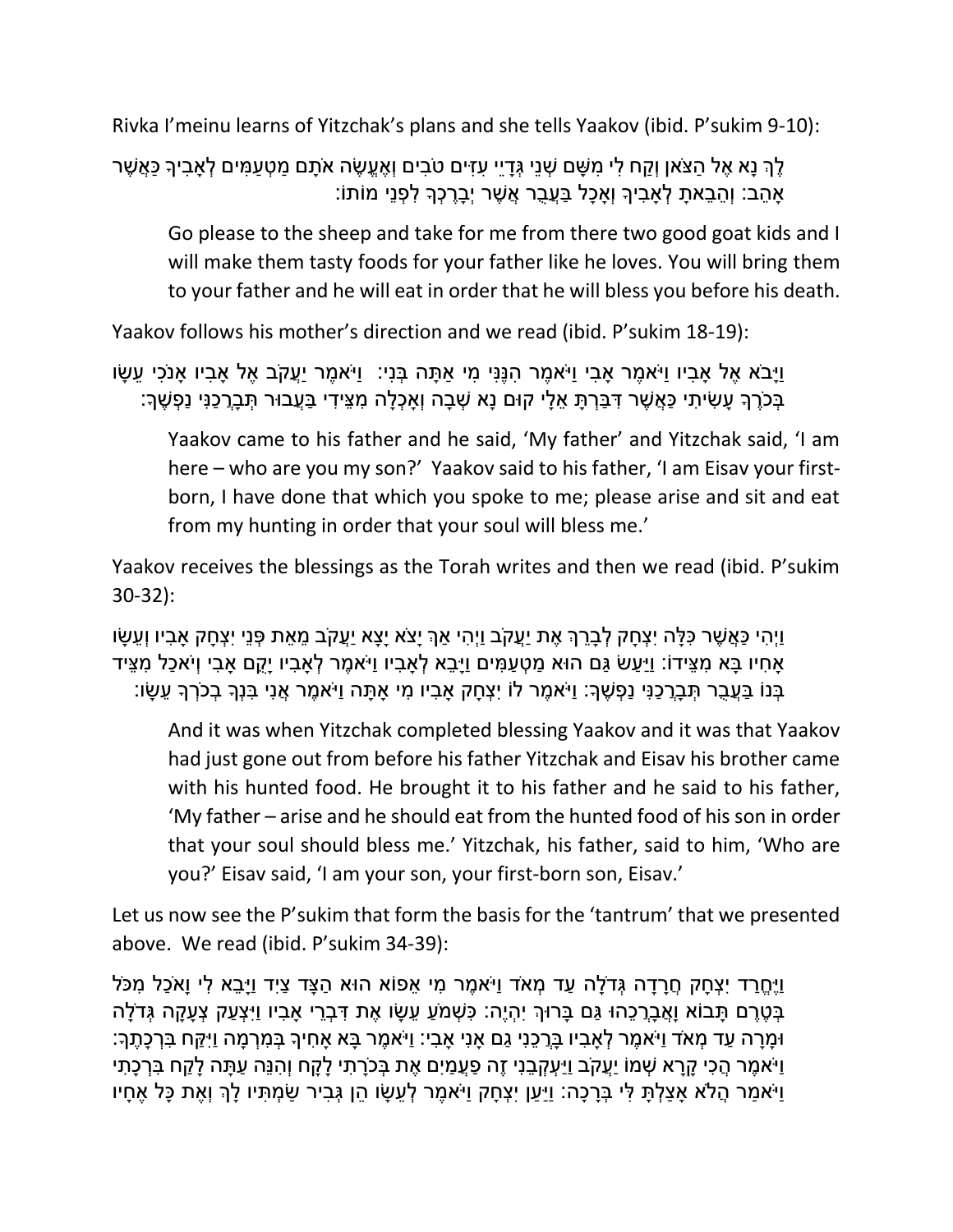ַנְתַתִּי לֹוֹ לַעֲבַדִים וְדַגֵּן וְתִירֹשׁ סְמַכְתִּיו וּלְכָה אֵפוֹא מַה אֶעֱשֶׂה בְּנִי: וַיֹּאמֵר עֵשַׂו אֶל אבִיו ָהַבְרָכָה אַחַת הָוא לְךָ אַבִי בַּרֲכֶנִי גַם אַנִי אַבִי וַיִּשָׂא עֵשַׂו קֹלוֹ וַיֵּבְרֶ׃ וַיַּעַן יִצְחַק אַבִיו וַיֹּאמֶר ָּאֵלַיו הִנֵּה מִשְׁמַנֵּי הַאַרֵץ יִהְיֵה מוֹשָׁבֵךְ וּמְטַל הַשָּׁמַיִם מֵעַל:

Yitzchak trembled a great trembling and he said, 'Who then is the one captured the hunt and he brought it to me and I ate from all of it and I blessed him? He will also be blessed.'

When Eisav heard the words of his father, he cried out a great and bitter cry and he said to his father, 'Bless me also, my father'. Yitzchak said, 'Your brother came in wisdom and he took your blessing.' Eisav said, 'Is that they called his name Yaakov and twice he tricked me, he took my birthright and now he took my blessing;' Eisav said, 'Have you not separated a blessing for me?'

Yitzchak answered and he said to Eisav, 'Behold, I have placed him as a master for you, and all of his brothers I gave to him as servants, and I placed grain and wine for him, and for you, then, what should I do my son?'

Eisav said to his father, 'Is there not one blessing with you, my father? Bless me as well, my father;' and Eisav raised his voice and cried.

Yitzchak said to him, 'Behold from the fats of the land will be your dwelling and from the dew of the heavens from above.'

There are a number of questions to be raised.

First, why did Eisav want the blessings that Yitzchak was conferring? The Torah makes it very evident that Eisav rejected holy service.

When Eisav sold his birthright to Yaakov the Torah writes (ibid. Perek 25/Posuk 34):

וְיַעֵקֹב נַתַן לְעֵשָׂו לֵחֶם וּנְזִיד עֵדַשִׁים וַיֹּאכַל וַיֵּשְׁתָּ וַיָּקַם וַיֵּלַךְ וַיָּבֵז עֵשָׂו אֶת הַבְּכֹרָה:

Yaakov gave Eisav bread and a soup of lentils and he drank and he arose and he went; Eisav despised the birthright.

One can try and understand the dimensions of Eisav's decisions, his motivations and his thinking process. Nonetheless, one cannot deny the object fact that the Torah states: Eisav rejected the birthright with derision.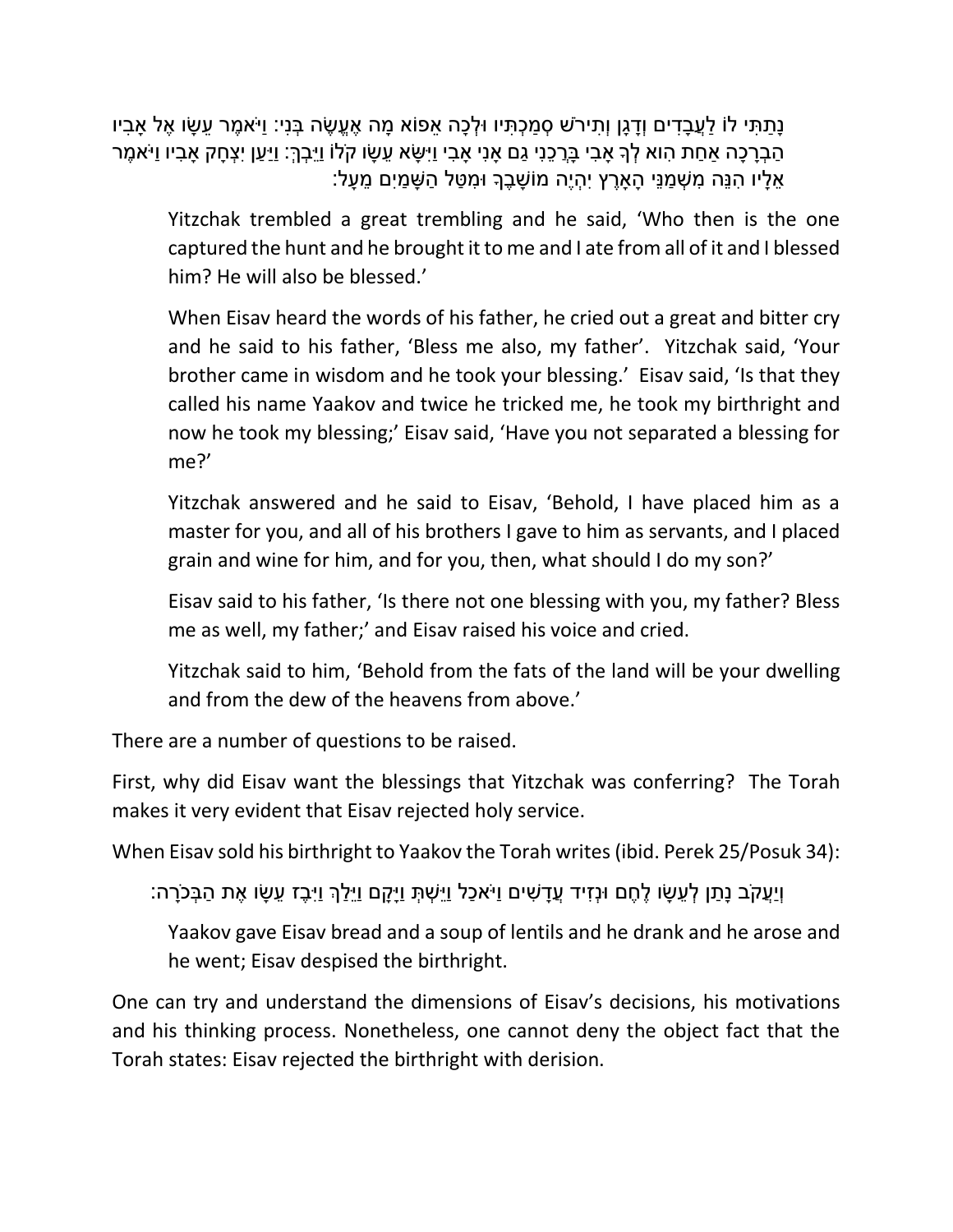But the answer to that question is that Eisav distinguished between the *bechorah*birthright and the blessings.

Birthright brings responsibility. It limits one's actions and Eisav was not one who wanted his freedom limited. That is what Rashi comments on the verse there (Posuk 32):

ו<sup>ַ</sup>יֹּאמֶר עִשׂו הנֵּה אנֹכי הוֹלךְ לְמוּת וְלִמַּה זֶה לִי בְּכֹרה:

Eisav said, 'Behold I am going to die; what is this birthright for me?'

Rashi writes:

```
אמר עשו מה טיבה של עבודה זו, אמר לו כמה אזהרות ועונשין ומיתות תלוין בה, 
כאותה ששנינו<sup>י</sup> אלו הן שבמיתה שתויי יין, ופרועי ראש. אמר אני הולך למות על ידה,
                                                          אם כן מה חפץ לי בה:
```
Eisav asked Yaakov, 'What is the nature of this service?' Yaakov said, 'There are many prohibitions, punishments and death penalties associated with it as it says in the Braisa, 'the following have the death penalty: one who drinks wine, one who did not have a haircut'. Eisav said, 'I am going to die because of the birthright, if so, I do not want it.'

Restrictions were far from the interest of Eisav. An additional verse there says (Posuk 27):

וַיִּגְדְּלוּ הַנְּעֲרִים וַיְהִי עֵשָׂו אִישׁ יֹדֶעٍ צַיִד אִישׁ שָׂדָה וְיַעֲקֹב אִישׁ תַּם יֹשֶׁב אֹהַלִּים:

The lads grew; Eisav became a person who knew hunting, a person of the field; Yaakov was a pure person, sitting in the tents.

Rashi writes:

l

```
איש שדה - כמשמעו אדם בטל וצודה בקשתו חיות ועופות:
```
*A man of the field* – As it implies – a do-nothing person who hunts wild animals and fowl with his bow.

<sup>1</sup> Tosefta Masseches Krisus Perek 1/Halachah 5). The discussion refers to Kohanim in their service in the Beis HaMikdosh. At that time in history, the first-born were designated to be the 'kohanim' and thus, presumably, all of the same Halachos of the Kohen would be applicable to the *Bechor*.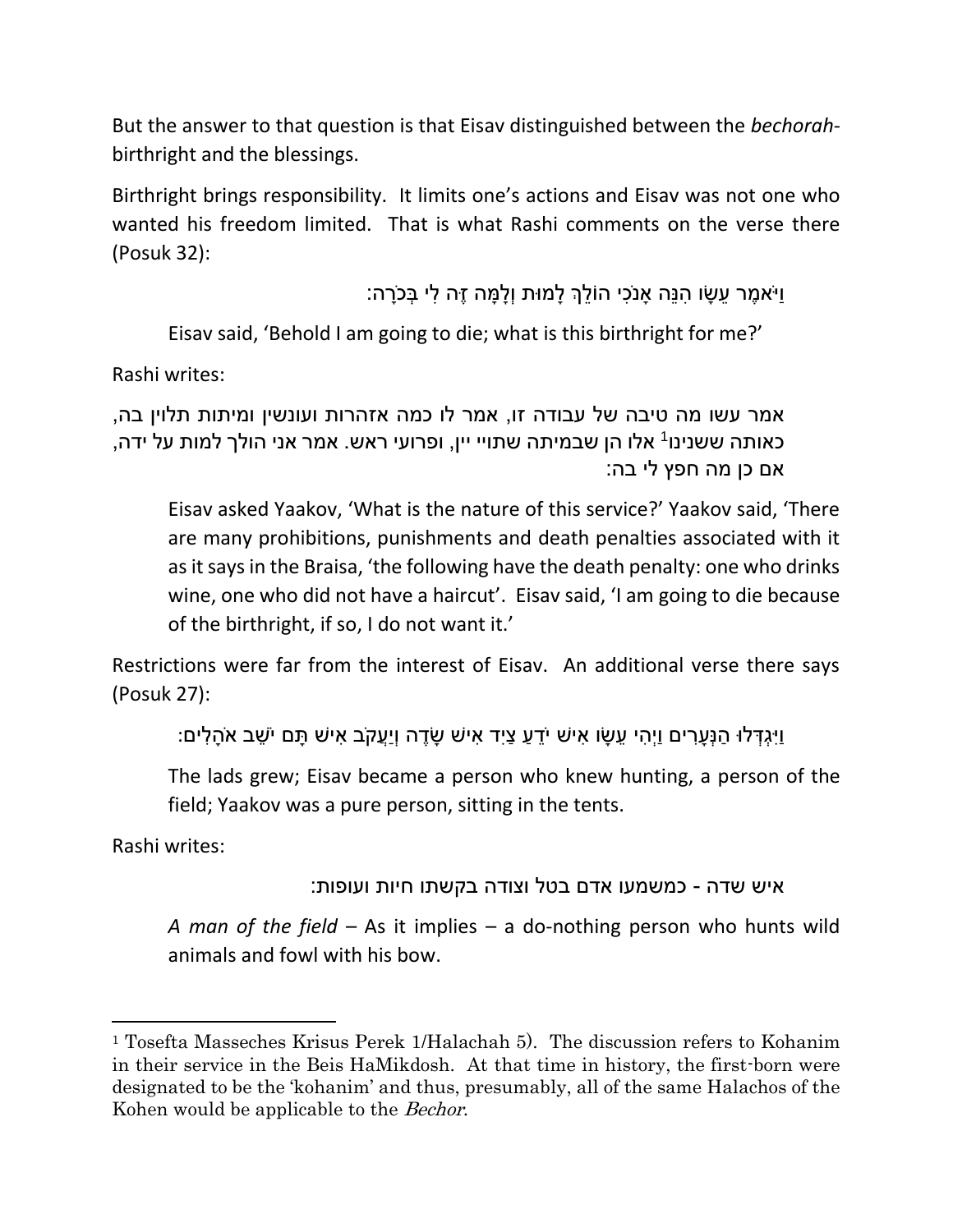Blessings, on the other hand – at least in the mind of Eisav, implied bounty and largesse. And he was not wrong.

The blessing that he thought he should receive reads in its beginning (B'reishis Perek 27/Posuk 28):

וְיִ ֶׁתן ְלָך ָהֱאֹ...ל'קים ִמ ַטל ַה ָש ַמיִם ּו ִמ ְש ַמנֵׂי ָהָאֶׁרץ וְרֹב ָד ָגן וְ ִתירֹש:

And G-d will give you from the dew of the heavens and from the fats of the earth, an abundance of grain and wine.

Rashi notes that the opening word of this verse, ויתן, is noteworthy because it begins with the letter *vov*, meaning 'and'. Since this Posuk is not continuing anything, the letter *vov*, meaning 'and', is superfluous. Thus Rashi writes:

ויתן לך - יתן ויחזור ויתן

*And G-d will give you* – Hashem will give and He will give more.

Thus, there is no inconsistency between Eisav's rejection of the *bechorah* and his desire for the Bracha. Eisav did not want to give anything; he was quite happy to take<sup>2</sup>.

However, it would seem to be an error to interpret Eisav's repeated request as only a matter of whining and complaining. There would seem nothing to learn by that dialogue that repeated itself multiple items if its entire goal was to draw our

 $\overline{\phantom{a}}$ 

<sup>2</sup> We read in Parshas Vayishlach when Yaakov Ovinu meets his brother Eisav after a separation of decades (Perek 33/P'sukim 8-11):

<sup>ַ</sup>וִּיֹאמֶר מִי לְךָ כָּל הַמַּחֲנֶה הַזֶּה אֲשֶׁר פָּגַשְׁתִּי וַיֹּאמֶר לִמְצֹא חֵן בְּעֵינֵי אֲדֹנָי: וַיֹּאמֶר עֵשַׂו יֵשׁ לִי רַב אַחִי יְהִי לְךָ אֵשֶׁר לַךְ: וַיֹּאמֶר יַעֲקֹב אל נַא אִם נַא מַצַאתִי חֶן בְּעֵינֵיךְ וְלַקַחְתַּ מִנְחַתִּי מִיַדִי כִּי עַל כֵּן רַאִיתִי ָפָּנֶיךָ כְּרְאֹת פָּנֵי אֱ...ל'קים וַתְּרְצֵנִי: קַח נָא אֶת בְּרְכָתִי אֲשֶׁר הֻבָאת לָךְ כִּי חַנַּנִי אֱ...ל'קים וְכִי יֶשׁ לִי כֹל וַיִ ְפ ַצר בֹו וַיִ ָקח:

Eisav said, 'Who is for you in all of this camp that I met?' Yaakov said, 'To find favor in your eyes, my master.'

Eisav said, 'I have more than enough, my brother; that is which yours will be yours.'

Yaakov said, 'Please, no. If I have found favor in your eyes, you will take my offering from my hand because that is why my seeing your face is like seeing the face of G-d and He favored me. Take, please, my blessing that was brought to you because G-d has favored me will all that I need.' Yaakov urged Eisav and Eisav took.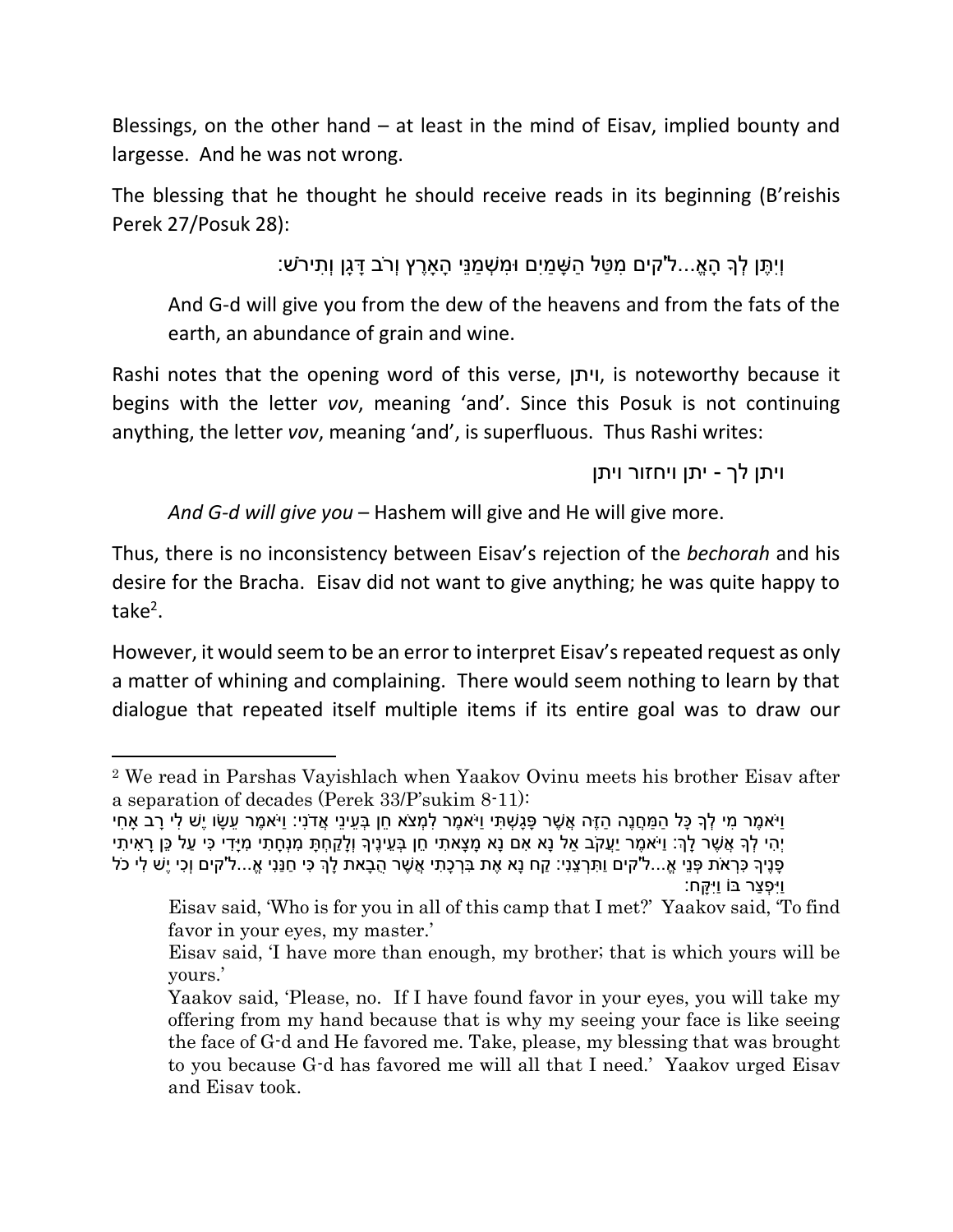attention to the ire that ignited in Eisav and, at the same time, the immaturity and childishness of his behavior.

Or HaChaim HaKodosh offers us the beginning of an insight when he comments towards the end of Eisav's wheedling.

We read above:

וַיֹא ֶׁמר ֵׂע ָשו ֶׁאל ָא ִביו ַה ְבָר ָכה ַא ַחת ִהוא ְלָך ָא ִבי ָבֲר ֵׂכנִי ַגם ָאנִי ָא ִבי וַיִ ָשא ֵׂע ָשו קֹלֹו וַיֵׂ ְבך:ְ וַיַּעַן יִצְחַק אבִיו וַיֹּאמֶר אֵלָיו הִנֵּה מִשְׁמַנֵּי הַארֵץ יִהְיֶה מוֹשַׁבֵרְ וּמְטַל הַשַּׁמַיִם מֵעַל:

Eisav said to his father, 'Is there not one blessing with you, my father? Bless me as well, my father;' and Eisav raised his voice and cried.

Yitzchak said to him, 'Behold from the fats of the land will be your dwelling and from the dew of the heavens from above.'

Although Eisav has addressed his father as such earlier and Eisav has been described as Yitzchak's son earlier, only in this verse do we have the mention of fatherhood and childhood together. It is that combined mention in addition to identifying Yitzchak as Eisav's father in the next verse that leads Or HaChaim to write:

ויען יצחק אביו. פירוש נתינת טעם למה חזר לברכו. לצד רחמי אב כשבכה נכמרו רחמיו:

*Yitzchak his father answered* – The explanation is that this verse gives the reason why Yitzchak changed his mind and blessed Eisav – it was because of the father's mercy for his son – his mercy was warmed up when his son cried.

The question begs to be asked. Where was Yitzchak's mercy until now? The Torah clearly tells us that immediately Eisav was astounded and suffered from the knowledge that the blessing that he thought was designated for him was given to Yaakov instead.

The Torah writes Eisav's immediate reaction that was coupled to his first request for a blessing. We read (ibid. Posuk 34):

ָּכְשְׁמֹעַ עֵשָׂו אֶת דְּבְרֵי אַבְיו וַיִּצְעַק צְעָקָה גְּדֹלָה וּמָרָה עַד מְאֹד וַיֹּאמֶר לְאַבִיו בָּרֵכֶנִי גַם ָאנִי ָא ִבי: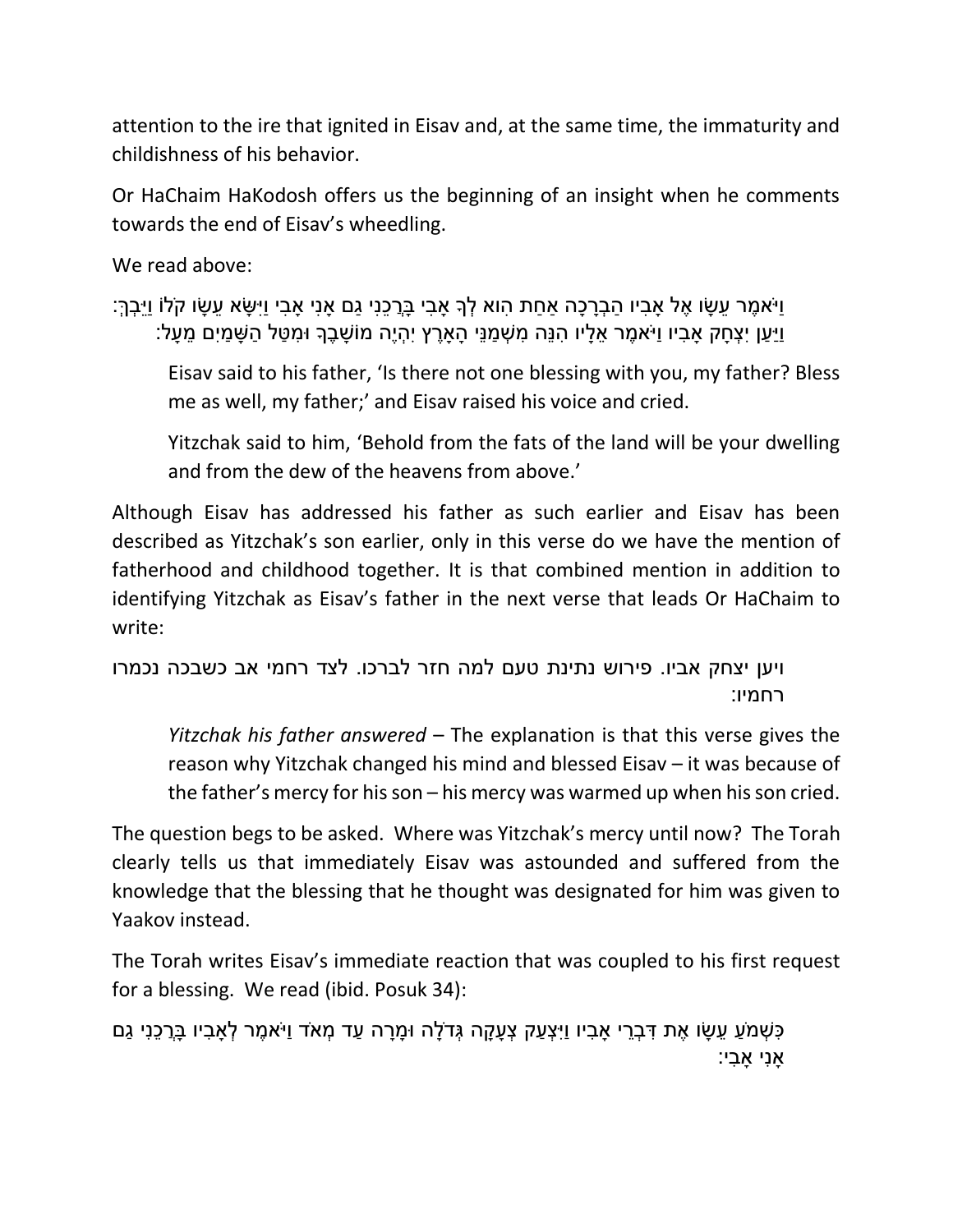When Eisav heard the words of his father and he cried out a great and bitter cry, extremely so; he said to his father, 'Bless me also, my father'.

And a second time, as well, Eisav requested a blessing. We read (ibid. Posuk 37):

וַיֹּאמֵר הֲכִי קָרָא שְׁמוֹ יַעֲקֹב וַיַּעְקְבֵנִי זֶה פַּעֲמַיִם אֶת בְּכֹרָתִי לָקָח וְהִנֵּה עַתָּה לָקַח בְּרכָתִי וַיֹא ַמר ֲהֹלא ָא ַצ ְל ָת ִלי ְבָר ָכה:

Eisav said, 'Was his name called Yaakov that he tricked me twice; he took my birthright and behold now he took my blessing;' he said, 'have you not another blessing for me?'

We hear the anguish of Eisav. Were three outburst required before Yitzchak was moved by the plight of his son?

Had Yitzchak Ovinu not blessed Eisav whatsoever, we would have understood. Had that been the case we would have surmised that Yitzchak Ovinu had decided that Eisav was not worthy of being blessed.

But that was not what happened. Since Yitzchak blessed Eisav at the end, why did he not bless him from the very beginning when he made his initial request?

The answer may very well be learned from the three expressions that Eisav used in each of his three requests for a blessing.

Eisav's original request was in response to what Yitzchak told him. Yitzchak said:

ּוַיֶּחֶרַד יִצְחָק חֲרָדָה גְּדֹלָה עַד מְאֹד וַיֹּאמֶר מִי אֵפוֹא הוּא הַצָּד צַיִד וַיָּבֵא לִי וָאֹכַל מִכֹּל ָבְטֶרֶם תָּבוֹא וָאֲבָרָכֶהוּ גַּם בָּרוּךְ יְהָיֵה:

Yitzchak trembled greatly, exceedingly so and he said, 'Who then was he who hunted the hunt and brought it to me and I ate before you came and I blessed him? *Also* he should be blessed.'

To that, Eisav said,

ַּבְרָכֶנִי גַם אַנִי אַבִי:

Bless me, *also*, my father.

If Yitzchak seemed to be saying that Yaakov would *also* be blessed; that left room for Eisav to receive the same blessing. '*Also* I should receive *that* blessing', he demanded.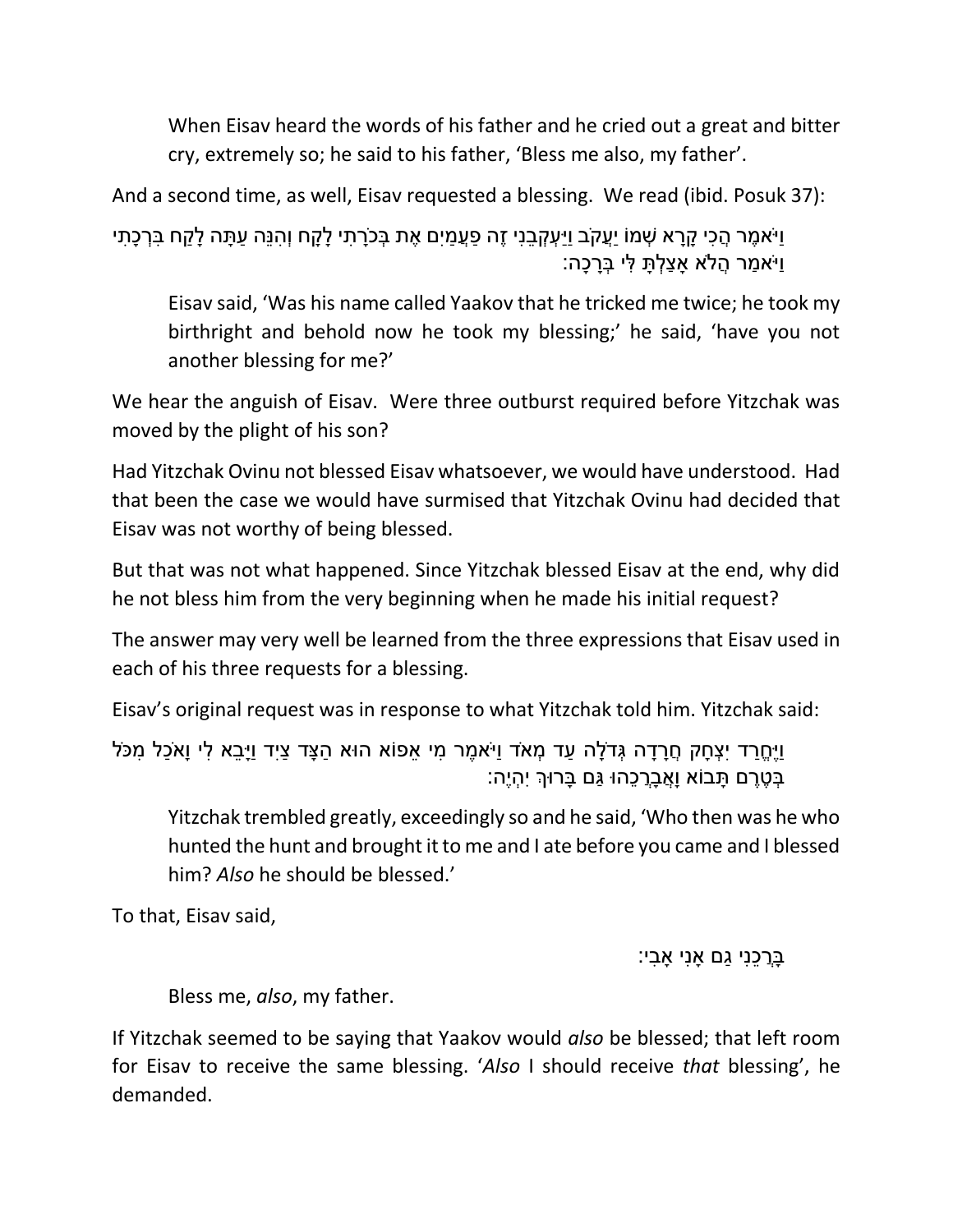Eisav did not understand that the *also* said by Yitzchak meant that 'also now, now that I know after the fact that I blessed Yaakov and not Eisav, the blessing should *also* continue to be valid' for Yaakov.

Yitzchak's response (Posuk 35) is terse and to the point:

וַיֹא ֶׁמר ָבא ָא ִחיָך ְב ִמ ְר ָמה וַיִ ַקח ִב ְר ָכ ֶׁתָך

Yitzchak said, 'Your brother came in wisdom and he took your blessing.'

The blessing that I gave is a complete entity; it cannot be replicated.

Eisav's second request is formulated differently. We read:

ָהֵלֹא אַצלְתַּ לִּי בְּרכָה:

He said, 'have you not another blessing for me?'

The commentators tell us that we have met the term אצלת elsewhere.

When Moshe Rabbenu imbues his new fellow *dayanim* with a modicum of *Ruach HaKodesh*, the Torah writes (B'midbar Perek 11/Posuk 25):

וַיֵּהֵד ה' בֵּעֲנַן וַיְדַבֵּר אֵלָיו וַיַּאצֶל מִן הָרוּחַ אֲשֶׁר עַלַיו וַיְּתֵּן עַל שְׁבָעִים אִישׁ הַזְקֵנִים וַיִהִי ָּכְּנֹוֹחַ עֲלֵיהֶם הַרוּחַ וַיִּתְנַבְּאוּ וְלֹא יַסַפּוּ:

Hashem descended in a cloud and He spoke to him and he gave over from the spirit that was upon him and he placed it upon the seventy elders; when the spirit rested upon them they prophesied and did not cease.

That is a great person similar to Moshe Rabbenu has an abundance and he is able to share that abundance without diminishing his own portion.

When Eisav presents his second request we see that it is adjusted from the first. The first requested גם, also. Then Eisav sought a blessing completely equivalent to the one that Yaakov received and no less than the one that he, Eisav, thought that he deserved.

When such a request was denied because of its impossibility, Eisav requested to receive part of the abundance of that original blessing. Undoubtedly, Eisav thought, Yitzchak's ability to bless came from a treasure house of Divine blessing. Part of the treasure of the blessing certainly remained and even if he could not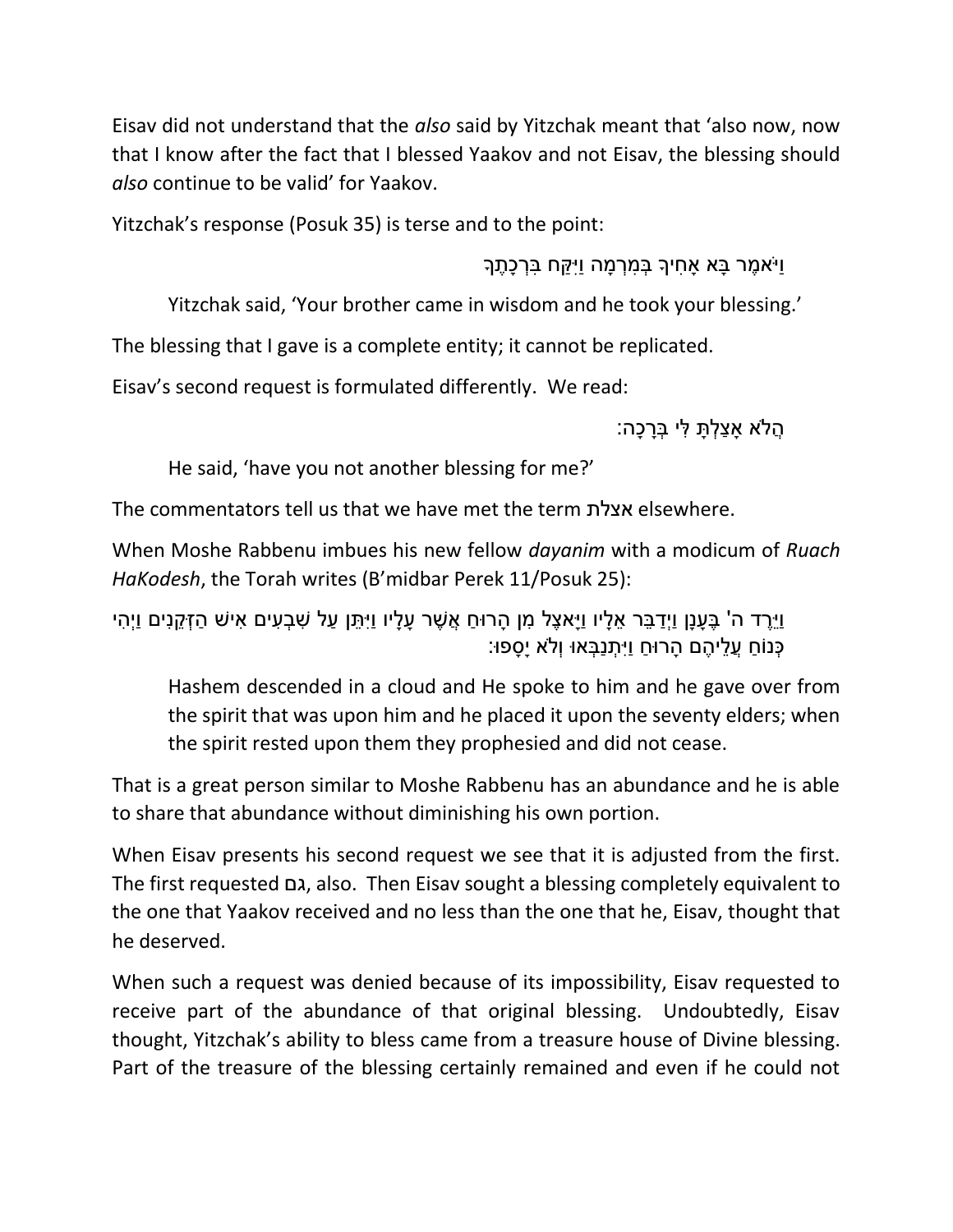receive the complete and identical blessing that Yaakov obtained, he could have a blessing that was part of the essence of that original one.

The response to this second request was also 'no'.

Yitzchak Ovinu denied that request of Eisav. Certainly Yitzchak possessed a treasure-house of Divine blessings. Certainly he was capable of sharing good wishes that have a Divine imprimatur. But in this particular case, after Yaakov had received a very inclusive blessing, sharing the abundance of that blessing, its remainder, would have no purpose.

```
Yitzchak says (Posuk 37):
```

```
וַיַ ַען יִ ְצ ָחק וַיֹא ֶׁמר ְל ֵׂע ָשו ֵׂהן ְג ִביר ַש ְמ ִתיו ָלְך וְ ֶׁאת ָכל ֶׁא ָחיו נָ ַת ִתי לֹו ַל ֲע ָב ִדים וְָד ָגן וְ ִתירֹש
                                                                           ָסְמַכְתִּיו וּלְכָה אֵפוֹא מַה אֶעֱשֶׂה בְּנִי:
```
Yitzchak answered and he said to Eisav, 'Behold, I have placed Yaakov as a master for you and for all of his brothers; I gave him slaves and grain and wine and gave him authority; and for you, Eisav, what can I do, my son?'

Rashi elucidates:

הן גביר -...אמר לו מה תועלת לך בברכה, אם תקנה נכסים שלו הם, שהרי גביר שמתיו לך ומה שקנה עבד קנה רבו:

*Behold a master* – 'What benefit will you have from that blessing? If you purchase property, it will be Yaakov's because I made him the master [in that blessing] and what the slave acquires is the possession of the master.'

Eisav realizes that he has exhausted the route of seeking the same or similar blessing that Yaakov received. It is not feasible.

That blessing was uniquely desirable because it stemmed from the Divine, as its first words indicate:

ויתן לך א...ל'קים:

*G-d* should give you:

However, Eisav was well aware that there was an additional repository of blessings that was in the possession of Yitzchak Ovinu.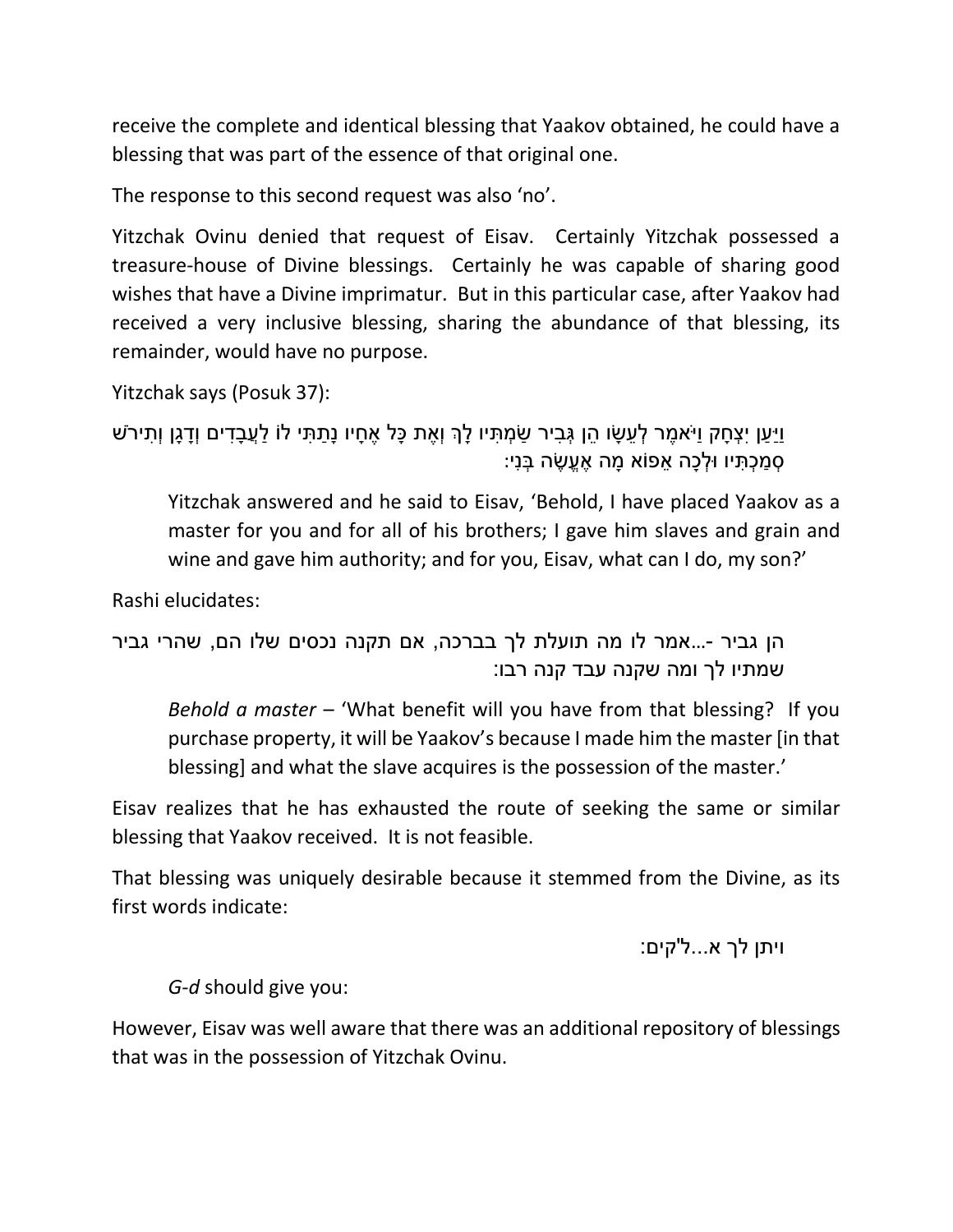In Hashem's command to Avraham Ovinu to go to Eretz Yisroel, we read (B'reishis Perek 12/Posuk 2):

וְ ֶׁא ֶׁע ְשָך ְלגֹוי ָגדֹול וֲַא ָבֶׁר ְכָך וֲַא ַג ְד ָלה ְש ֶׁמָך וֶׁ ְהיֵׂה ְבָר ָכה:

I will make you into a great nation and I will bless you and I will aggrandize your name; you will be a blessing.

Rashi writes:

והיה ברכה - הברכות נתונות בידך, עד עכשיו היו בידי, ברכתי את אדם ואת נח ואותך, ומעכשיו אתה תברך את אשר תחפוץ.

*You will be a blessing* – The blessings are placed in your hand. Until now, they were in My hand. I Hashem blessed Odom and Noach and you. From now on, you will bless whomever you wish.

What was the status of that power to bless following the death of Avraham Ovinu?

We read at the end of last week's Parshas Chaye Sarah (Perek 25/Posuk 5):

וַיִ ֵׂתן ַא ְבָר ָהם ֶׁאת ָכל ֲא ֶׁשר לֹו ְליִ ְצ ָחק:

Avraham gave all that was his to Yitzchak.

Rashi explains:

 $\overline{\phantom{a}}$ 

ויתן אברהם וגו' - אמר רבי נחמיה ברכה דיאתיקי, שאמר לו הקדוש ברוך הוא לאברהם והיה ברכה, הברכות מסורות בידך לברך את מי שתרצה, ואברהם מסרם ליצחק:

*Avraham gave etc.* – Rabi Nechemia said that Avraham gave Yitzchak his will [which stated] that that which Hashem said to Avraham, 'you will be a blessing', meaning that 'the blessings are in your hand to bless whomever you wish' – that is what Avraham gave to Yitzchak.

It was to that reservoir of blessing that Eisav sought entry. And thus he emphasized 'my father' and Yitzchak emphasized 'my son' because the source was not direct from HaKodosh Boruch Hu but, rather, from the power that Hashem imbued in Avraham and which was then was given<sup>3</sup> to Yitzchak.

<sup>&</sup>lt;sup>3</sup> It is worthwhile to contemplate the extent of the blessings that were given to Avraham. It seems that the transfer was complete without anything being withheld.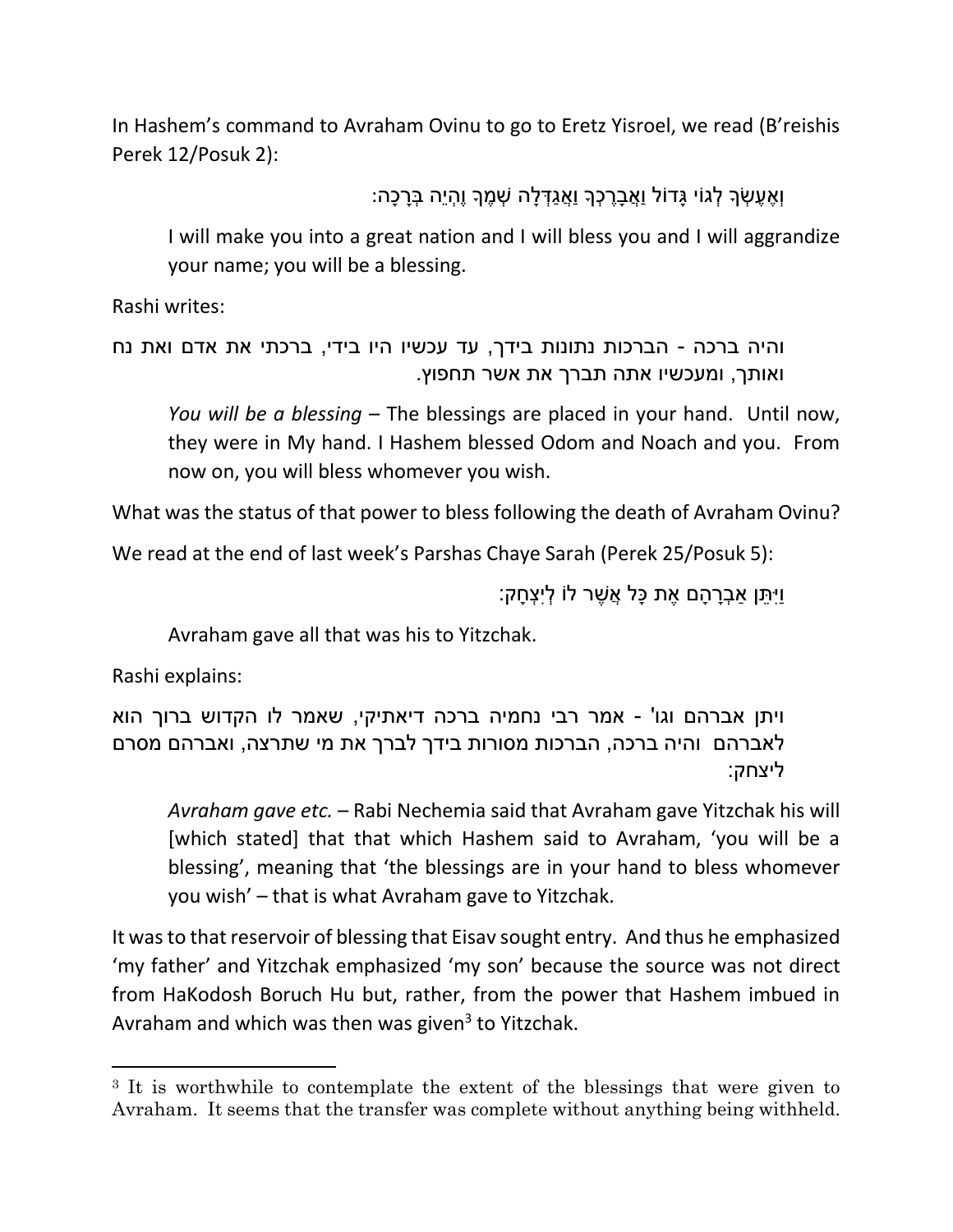And that reservoir was accessible to Yitzchak and thus Yitzchak did bless Eisav – but not necessarily because his paternal emotions were all of a sudden opened. Yitzchak blessed Eisav because there was now an opportunity to bless him, an opportunity that did not exist previously<sup>4</sup>.

Perhaps the clearest indication that this blessing that was given to Eisav was from a different source than the blessing that was given to Yaakov is from the former's introductory verse.

Yitzchak blesses Eisav and says (ibid. Perek 27/Posuk 39):

וַיַּעַן יִצְחַק אַבִיו וַיֹּאמֶר אֵלָיו הִנֵּה מִשְׁמַנֵּי הַארֵץ יִהְיֶה מוֹשַׁבֵרְ וּמְטַל הַשַּׁמַיִם מֵעַל:

His father Yitzchak responded and said, 'Behold from the fats of your land will be your dwelling and from the dew of the heavens from above.'

What is missing? When Yitzchak gave the blessing that Yaakov received he began with the words:

ויתן לך א...ל'קים

G-d will give you.

 $\overline{a}$ 

This blessing, the one given to Eisav did not have those words 'G-d will give you' because that blessing came from a different repository.

We should ask, though, if that blessing was from the repository of blessings that Yitzchak personally was able to share, why did he include in it the phrase that plagues our people to this day. He said (Ibid. Posuk 40):

Were it not for this Posuk, with Rashi's commentary, I would have thought that at the death of Avraham that it would have been necessary for HaKodosh Boruch Hu to give a new authorization for Yitzchak to utilize those same powers.

The fact that Avraham independently was able to give that power to Yitzchak emphasizes the completeness of Hashem's gift of the power of blessing to Avraham Ovinu!

<sup>&</sup>lt;sup>4</sup> The *meforshim* discuss the content of the blessing given to Eisav and how it did not directly interfere, contradict or countermand that which Yitzchak blessed Yaakov Ovinu.

Here, we will not expand upon the content of those blessings.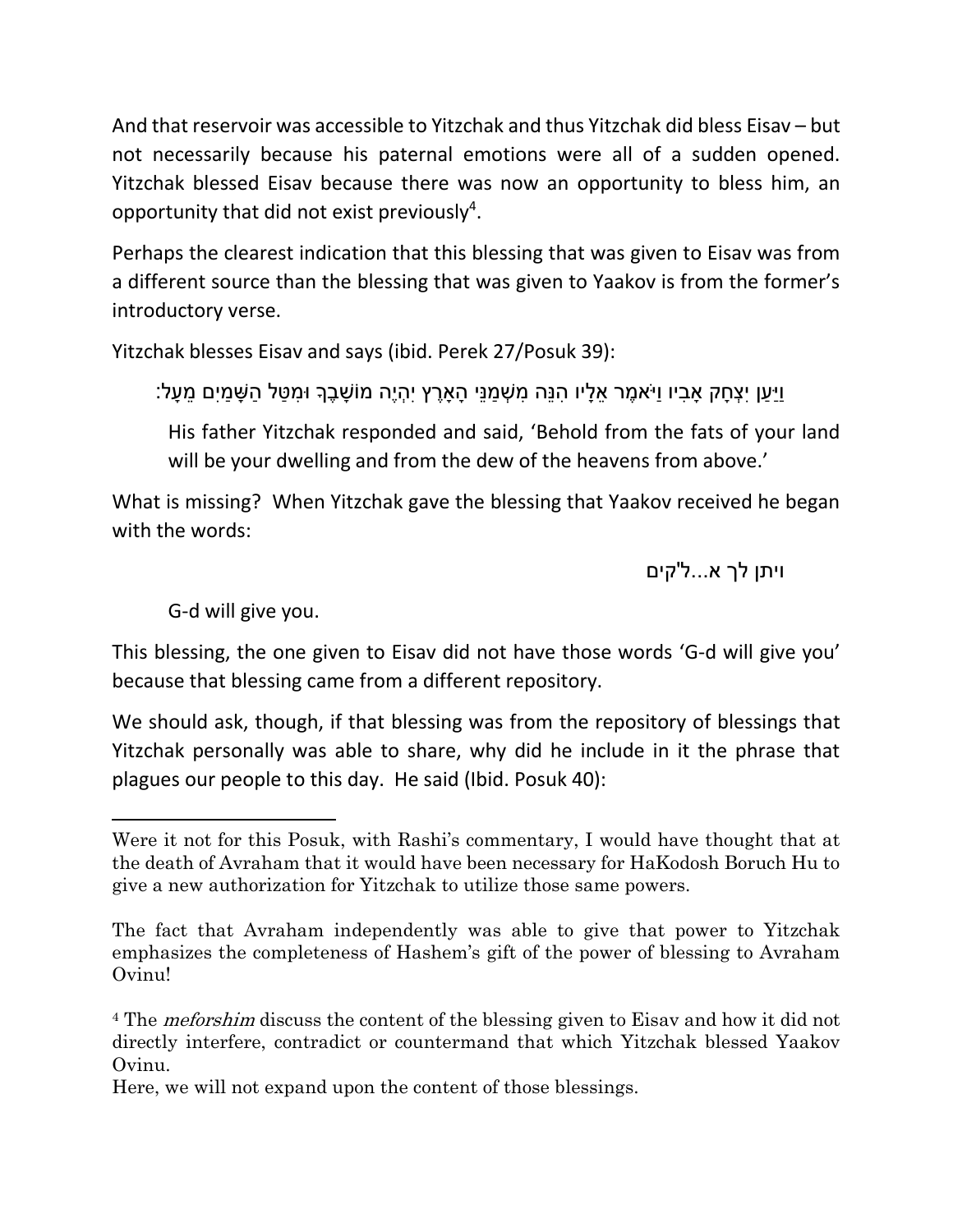וְעַל חַרְבְּךָ תְחָיֵה וְאֶת אַחִיךָ תַּעֲבֹד וְהָיָה כַּאֲשֶׁר תָּרִיד וּפָרַקְתָּ עָלּוֹ מֵעַל צַוָּארֵךְ:

Eisav, you will live by the sword and you will serve your brother; when you will suffer and if Yaakov forsakes the Torah<sup>5</sup>, you will remove his yoke from upon you neck.

The answer is, I believe, that the personal blessings that Yitzchak was able to say could not contradict objective truths. His blessings were given to enhance situations and possibilities. They were not intended to contradict reality.

One aspect of that reality was contained in the prophecy that Rivka, the mother of Yaakov and Eisav, received many decades earlier.

We read at the beginning of our Parsha (Perek 25/P'sukim 22-23):

```
ּוַיִּתְרֹצֵצוּ הַבָּנִים בְּקִרְבַּהּ וַתֹּאמֶר אָם כֶּן לַמֵּה זֶה אנֹכִי וַתְּלֶךְ לְדְרֹשׁ אֶת ה': וַיֹּאמֶר ה' לַהּ
         ֿשְׁנֵי גוֹיִם בְּבְטְנֵךְ וּשְׁנֵי לְאֻמִּים מְמֵּעַיִךְ יִפֶּרֵדוּ וּלְאֹם מִלְאֹם יֵאֱמָץ וְרַב יַעֲבֹד צָעִיר:
```
The sons ran around in her insides and Rivka said, 'Why is this for me?' She went to seek G-d. Hashem said to her, 'There are two nations in your stomach; two nations will [go out and] separate from your insides; each of the nations will struggle against the other and the master will serve the younger one.'

That prophecy established the fact of the ongoing and perpetual struggle between Yaakov and Eisav and between their descendants. That was a fact beyond Yitzchak's control and he did not contemplate having his blessing contend with a Divine pronouncement.

That seems to be the explanation for that aspect of the content of the blessing that Yitzchak did give to Eisav.

But, even after suggesting a *p'shat* for the dialogue between Eisav and Yitzchak, it seems strange that the Torah would take us step by step through the complaints of Eisav. Why are we interested in Eisav's dissatisfaction? Will our understanding of his grievances make him more agreeable to us?

Perhaps the answer to that question is that the Torah wants to teach us the persistency of our enemies. Eisav didn't let up. His heirs do not let up.

 $\overline{\phantom{a}}$ 

<sup>5</sup> Rashi.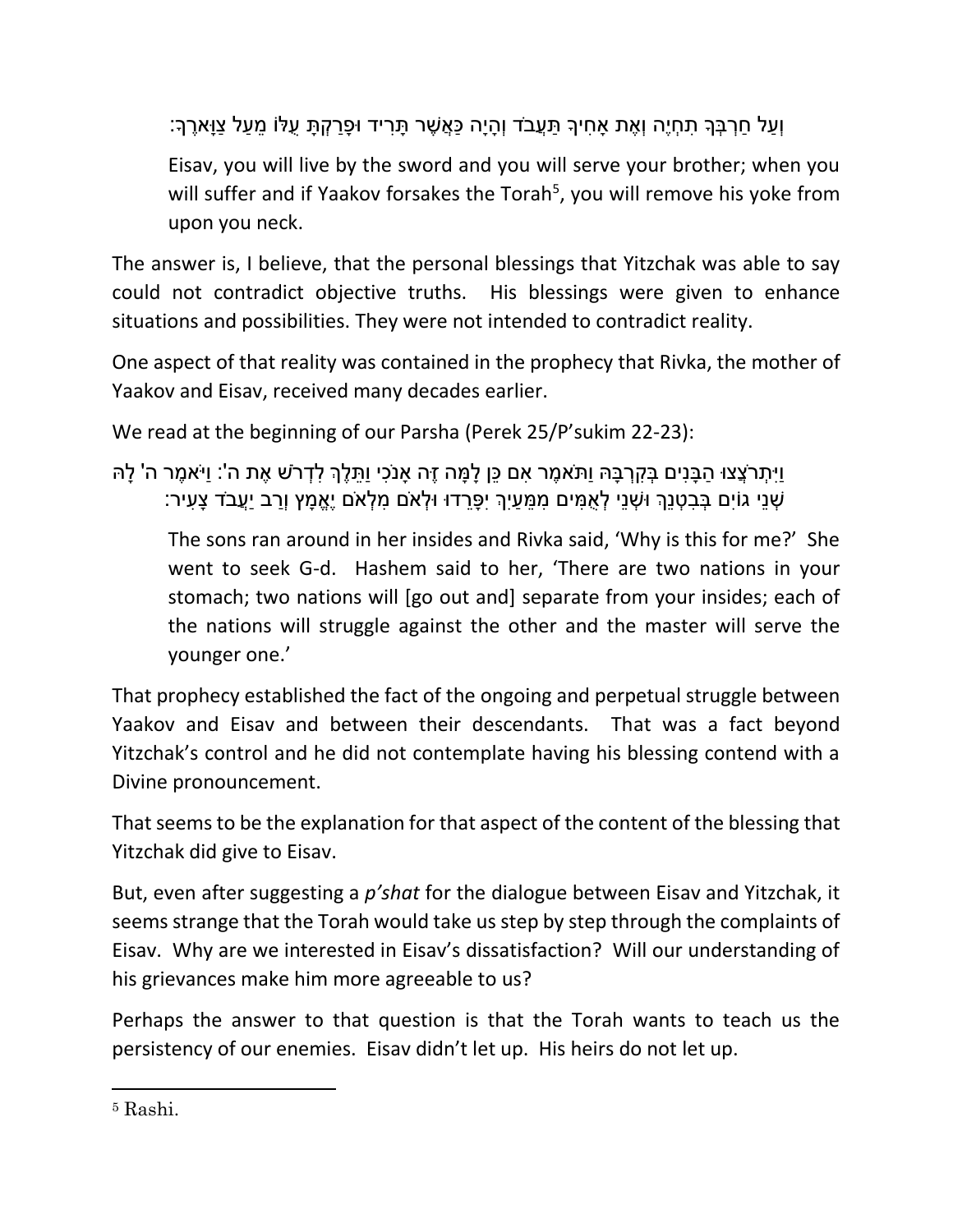The last few decades have been relatively peaceful for the Jewish people in the various lands of our exile and in Eretz Yisroel. Great things have been accomplished and many people probably came to the conclusion that the hardships that our people have encountered over the millennia are a thing of the past.

However, in the past decade, and particularly in the last two years, we find that Eisav did not cease to exist. Perhaps he slumbered but now, it appears, Chas V'Shalom, they he has awakened.

Do not be fooled, our Parsha tells us, Eisav will push and push until he gets what he wants or until the Ribbono Shel Olom puts a stop to it.

The Ribbono Shel Olom foretold of the struggle that began in the womb of Rivka I'meinu, in the holy womb of our Matriarch, and continues in the very unholy world in which we live.

What should be in our mindset as to how to restore that holiness for ourselves?

My Rebbe the Gaon and Tzaddik Rav Mordechai Rogov Zecher Tzaddik v'Kodosh Livracha, whose  $51^{st}$  Yarzheit is this week, the 29<sup>th</sup> of Marcheshvan<sup>6</sup>, writes a homiletical interpretation in his *Ateres Mordechai al HaTorah* (pages 90-91):

...ויאמר עשיו אל אביו הברכה אחת היא לך אבי?....

<sup>7</sup>Eisav said to his father, 'Do you only have one type of blessing?'

'Why, my father do you think that the only blessings that you give must be spiritual in content? For those who enjoy spirituality, that is appropriate. But there are other things in life besides Torah and *yiras shamayim*.

The world has many things to offer. The blessing you gave Yaakov may be fine for him – but there are other types of blessings for people like me. You should have more than one type of blessing in your repertoire!'

Yitzchak responded:

 $\overline{\phantom{a}}$ 

<sup>6</sup> We were in Rav Rogov's shiur when he was niftar in 5729 and were called to his house to take him from there to where the Tahara was performed.

<sup>7</sup> This is not a verbatim translation. Most of what is written is a paraphrase of Rav Rogov's words.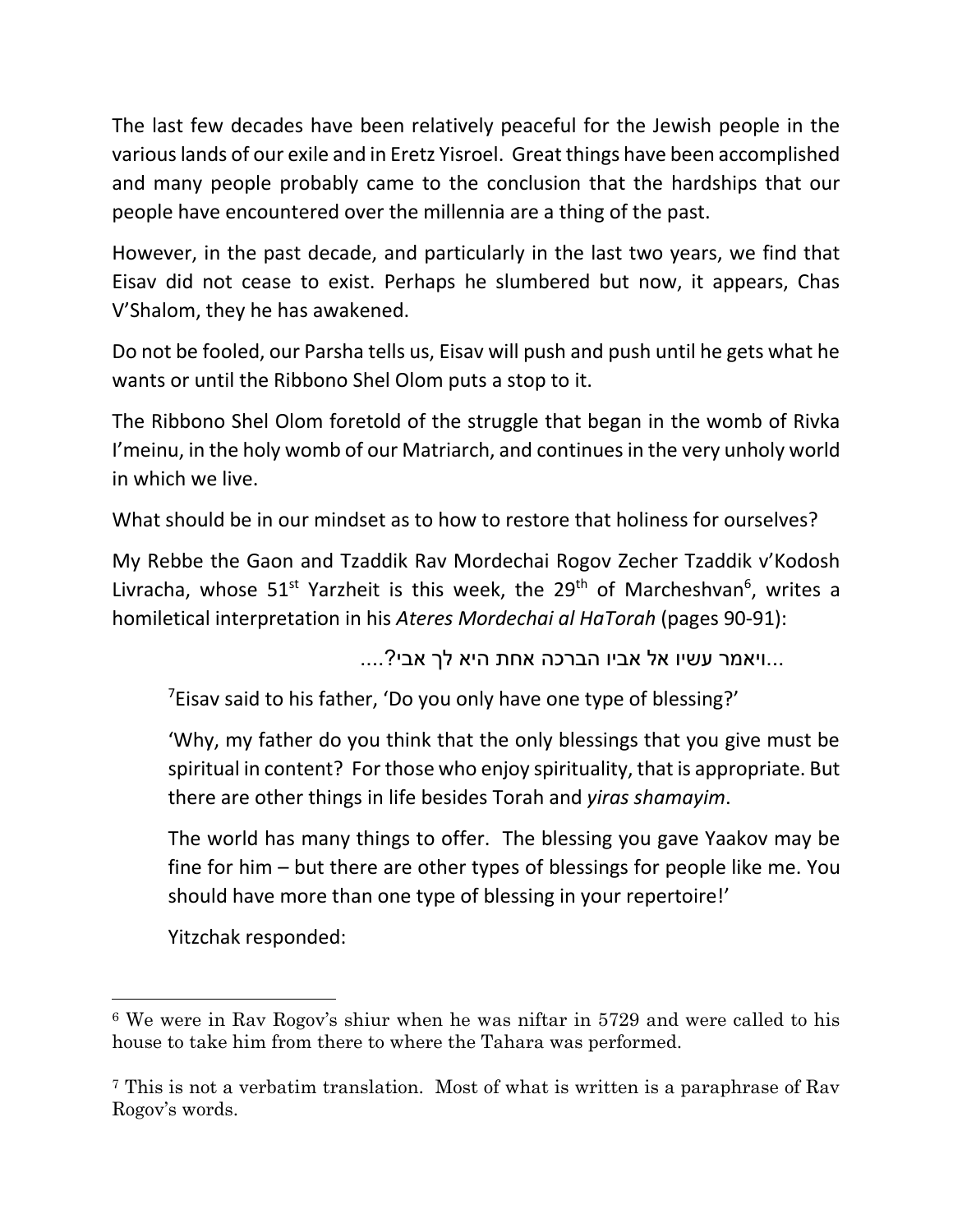You are wrong my son. There is only one type of blessing that brings true happiness and that is the one blessing that I have given.

Rav Rogov continues and points out that the blessing that Yaakov received emphasized 'the dew of the heavens and the fats of the earth, grain and wine'. Those are material blessings indeed. However, Chazal (Yalkut Shimoni Parshas Toldos 115) interpret them, in one explanation, to mean:

מטל השמים זה מקרא, ומשמני הארץ זה משנה, ורוב דגן זה תלמוד, ותירוש זה אגדה...

The dew of the heavens refers to Tanach; the fats of the earth refers to Mishnah; the abundance of grain refers to Talmud; wine refers to *Aggadah*.

There is no contradiction, Rav Rogov writes, between the *p'shat* and its allegories. Both physical sustenance and spiritual sustenance are vital and one cannot live in the absence of either.

אבל כשמתקיימים פירוש האחד, דהיינו דגן ממש בלי מקרא ומשנה והחיים הוא ערום וריק מתורה ומצוות אז הדגן והתירוש ממש אינו בכלל ברכה ואדרבה עצבות ותוגה בם.

When we fulfill only one explanation of the blessings, that is receiving real grain, without Tanach and Mishnah, then life is bare and empty of Torah and Mitzvos and then the physical grain and physical wine do not bear blessings – rather they bring sorrow and sadness.

Our days appear to be ones of trial and tribulation for Am Yisroel in Israel and throughout the world. The specific issues may appear to be very different on the surface, but their underlying challenges are our allegiance to the Ribbono Shel Olom.

Yaakov Ovinu pledged allegiance to the Ribbono Shel Olom and Eisav pledged allegiance to the goal of undermining and destroying Yaakov Ovinu.

We have the ability to emulate our Father Yaakov and renew our personal pledge of allegiance to Hashem and to His Torah.

We can make the difference!

Shabbat Shalom